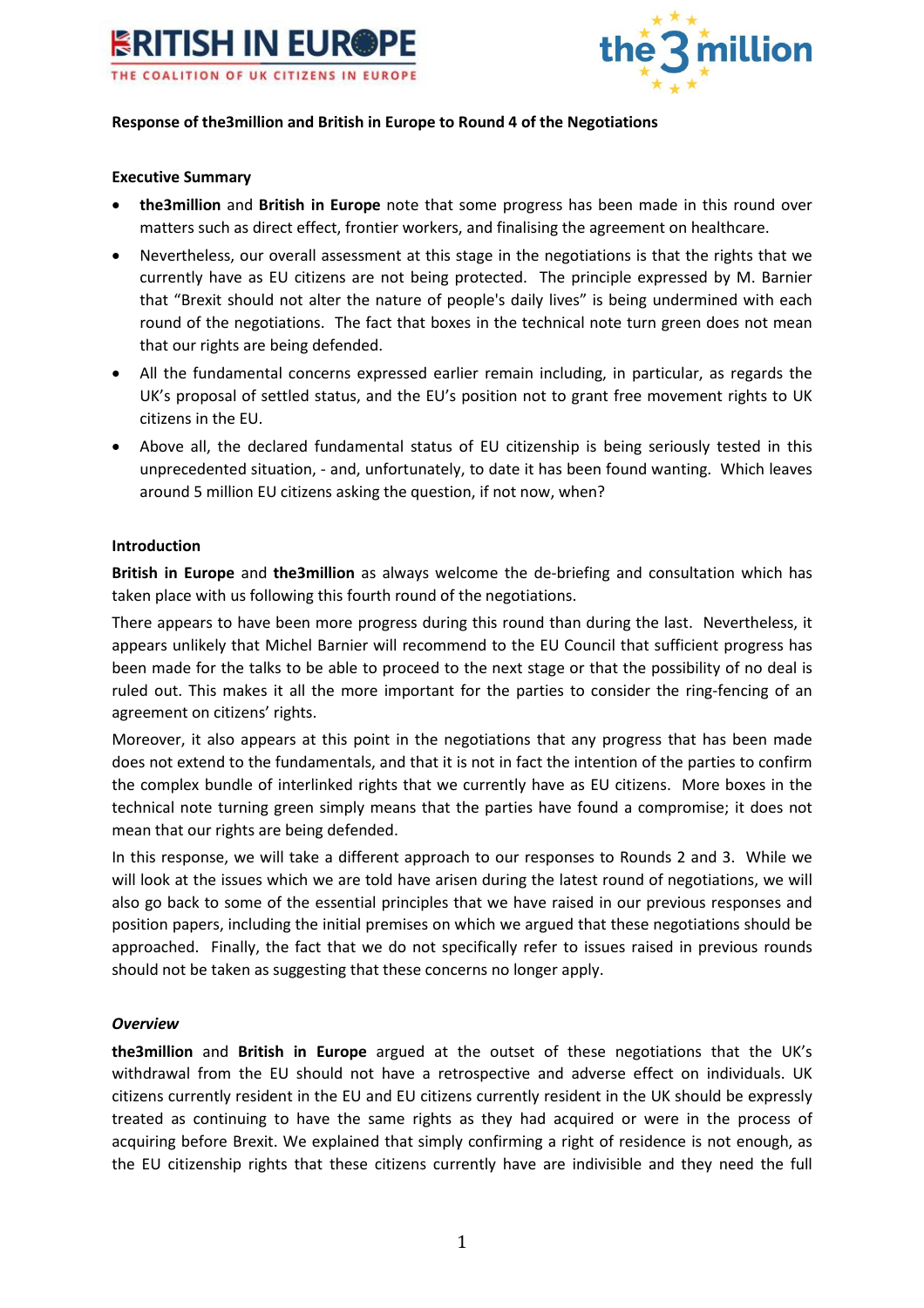complex of rights in order to live, work and continue their lives in the country where they currently reside. And this is a matter of fundamental justice, because these citizens, EU citizens in the UK and UK citizens in the EU, moved in good faith to another EU country, relying on their EU citizenship rights, in particular, their right of to move and reside freely across the territory of the Member States.

Our overriding impression is that, as the parties negotiate on the issue of citizens' rights, with each side claiming to be concerned to protect the rights of affected citizens, all of this has been forgotten. In particular, it has been forgotten that the compromises that the parties make will have lifechanging repercussions for the lives of **real people**. We remind the parties that this part of the negotiation is about the rights enjoyed by *individual* UK citizens in the EU and *individual* EU citizens in the UK at Brexit. There is no doubt that the principle expressed by M. Barnier that "Brexit should not alter the nature of people's daily lives" is being undermined. Currently, neither the position of the UK nor that of the EU would guarantee the status quo for these citizens.

Ultimately, these issues concerning citizens' rights go back to the fundamental nature of EU citizenship, which is confirmed, inter alia, in Directive 38/2004, the secondary legislation that implements the primary EU Treaty right to move and reside freely across the territory of the Member States, in its third preamble:

"Union citizenship should be the fundamental status of nationals of the Member States when they exercise their right of free movement and residence."

This principle is also confirmed in the case law of the Court of Justice of the EU (CJEU), for example, Case C-135/08 *Rottmann* and Case C-184/99 *Grzelczyk*. Not only this, but settled case law of the CJEU has held that EU citizens should not be penalised for having exercised their rights of free movement.

These fundamental principles concerning EU citizenship and free movement are directly relevant to the rights of the citizens affected by Brexit. The EU created EU citizenship and encouraged millions of Europeans to use their EU citizenship rights to build lives in other Member States. The 4.5-5 million citizens now caught up in the transitional problems created by Brexit have done so. If the fundamental status of EU citizenship means anything, it should surely protect the rights of these EU citizens, even in this situation where a Member State has decided to leave the EU. This is the first serious test of the fundamental status of EU citizenship - and it has to date been found wanting.

The Article 50 negotiations are international negotiations under international law and there is nothing in Article 50 or in the concept of EU citizenship that would prevent the current rights that these citizens have as EU citizens from being confirmed and guaranteed in the Withdrawal Agreement. We note that Article 21 has been included as regards personal scope and family members in the technical note and we welcome the reference to this primary Treaty right in the table. But the EU needs to go further. Indeed, the idea that inalienable EU citizenship rights could simply be removed retrospectively from around 5 million citizens cannot be legally justifiable and will surely leave both sides in the negotiations open to potential legal action.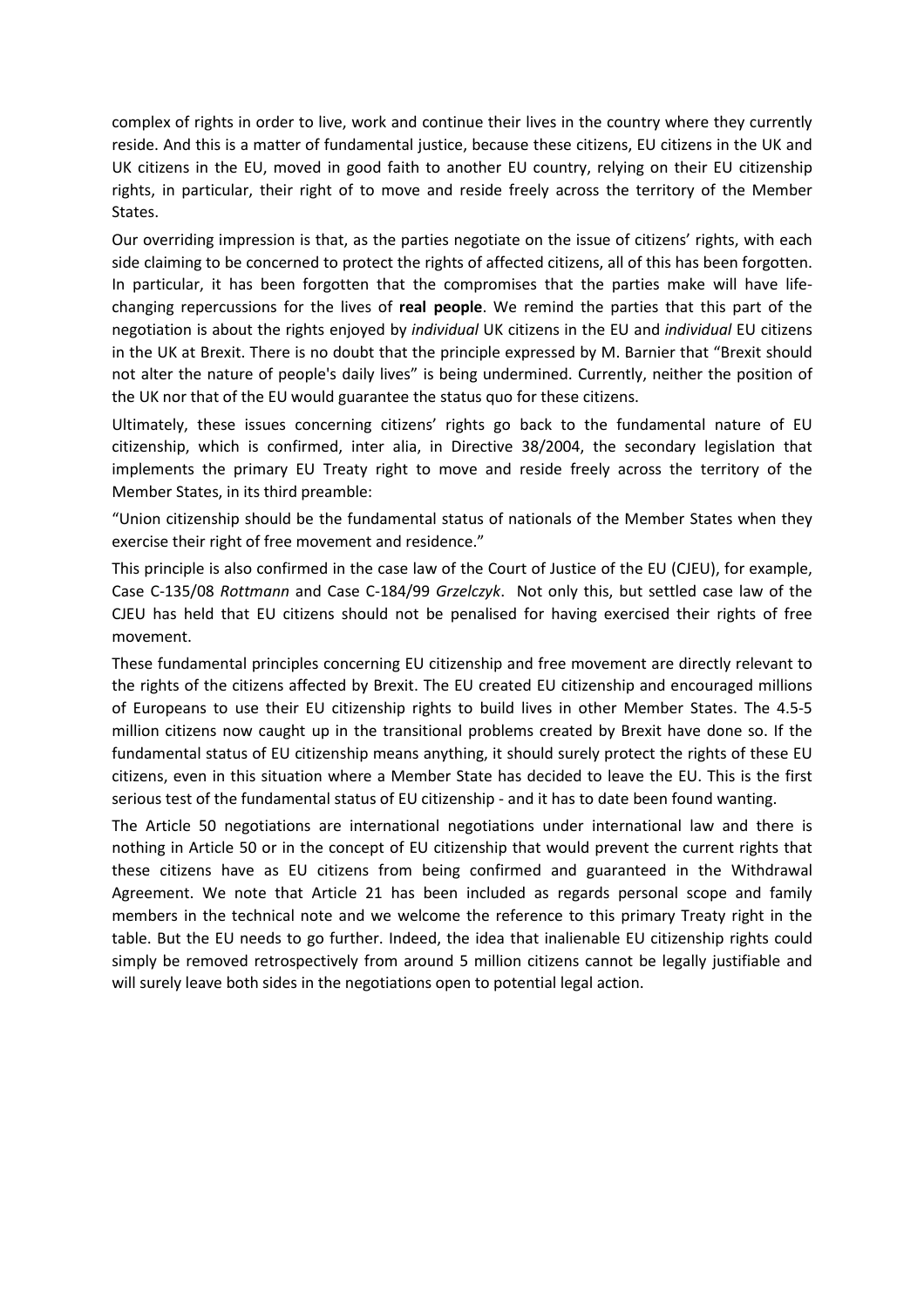



### **Settled Status vs Discretion of EU law**

We are very concerned that while the comparative table suggests that the UK is moving away from the language of 'settled status', there is little to believe that this actually implies that the rights of EU citizens in the UK will be respected. We would like to make clear to the EU Institutions that the mere colouring of green boxes does not imply that the EU is doing all possible to protect its citizens in the UK. Behind the apparent convergence of the UK and EU position lies the hard truth that EU citizens in the UK are left to a great extent in the discretionary hands of the UK Government, and the last round of negotiations seems even to have strengthened this risk. We have already stressed the appalling consequences facing EU citizens should they be forced to comply with the settled status proposal. It is disappointing that the EU is not prepared to dismiss the concept entirely in favour of a more realistic and fair alternative. While the WA will use concepts of EU law, it is not guaranteed that the transposition at UK level will not revert to concepts of immigration law. At the same time, the EU's alternative to settled status is based on a formalistic acceptance of the discretion normally allowed to Member States under EU law. However, in an appendix to this paper, we will make clear that such an approach has dramatic consequences when applied to a country that will no longer be part of the EU and given the way the UK has implemented free movement rules so far. We therefore ask the EU to abandon its formalistic reliance on the discretion allowed by EU law and instead do justice to its citizens by reflecting on the appropriate legal mechanisms available to ensure the rights and lives of its citizens in the UK are not put into jeopardy.

#### **Free movement**

We acknowledge that the overall EU position takes as its starting point the confirmation of the rights that citizens have in their countries of residence, at least as regards their rights of residence. Thus the EU's position on permanent residence and acquiring that status, unlike that of the UK, is declaratory and confirmatory of current rights, rather than constitutive. UK citizens in the EU would not be required to apply for a new status under EU law.

However, their status would be a lesser status than they have now. The EU position on **freedom of movement for UK citizens in the EU 27** would mean that UK nationals in the scope of the Withdrawal Agreement would only have protected rights in the state(s) in which they have residence rights on exit day, and those permanent residence rights would be lost after more than a two year absence from the country of residence.

The UK has proposed a guaranteed right of return to EU citizens in the UK who have acquired permanent residence status, subject to addressing the issue of free movement for UK nationals in the EU across the EU 27. This is a step forward – although the UK needs to clarify whether this would also apply to all those who are in the process of acquiring permanent residence rights before exit date. We welcome this as an acceptable reciprocal solution to this issue, which would allow both groups to continue to circulate in the EU 27 and the UK for their lifetimes and we hope that the EU will respond by confirming the primary right that UK citizens currently have as EU citizens to move and reside freely across the territory of the Member States under Article 21 TFEU.

The issue of free movement has far-reaching implications for most other aspects of the negotiations relating to working people, as it impacts the territorial scope of other issues from **professional qualifications** to **economic rights** to **frontier workers** and **cross-border working** more generally. These are the rights of individuals (not companies) working as self-employed workers, as consultants and small SME's, and which are critical to their livelihoods. Their loss would impact those with families who rely on their income particularly severely. Unless the position changes, this will result in a situation which will be a far cry from the EU's stated aim of allowing citizens to "live their lives as if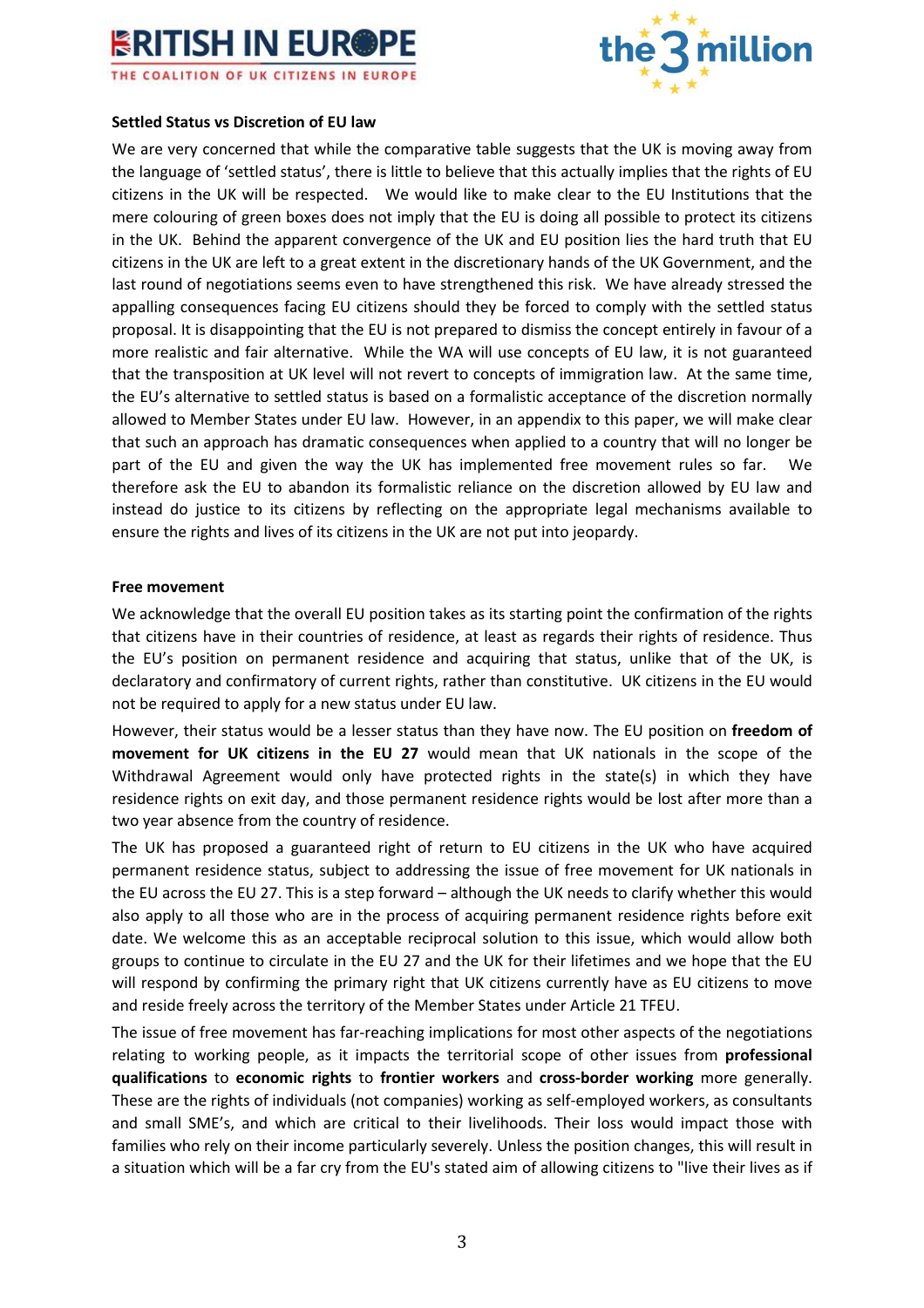Brexit never happened". As already mentioned above, simply confirming a right of residence is not enough and we hope that the parties will bear this in mind when considering these issues further in the next round of negotiations.

## **Professional Qualifications**

It appears that the current EU position is that only those who have a specific recognition decision of their home qualification, recognising it as equivalent to the corresponding local qualification in the country of residence, e.g. under Title III of the general Professional Qualifications Directive, Directive 36/2005, would be covered by the scope of the WA, including those professions subject to automatic recognition, not those who are able to practise/are established under their home title. For example, as regards lawyers, according to the EU position, only those who have gone through the integration process set out in Article 10 of Directive 98/2005 would be covered, not those who have applied to the local bar in order to become established under their home title under Article 2 of the Directive<sup>1</sup>. Neither would those established in an EU country and providing services in that country, or providing services in another EU country under Title II of the general Professional Qualifications Directive, Directive 36/2005 be covered. The narrow scope is further exacerbated by the position on territorial scope – even where qualifications were recognised, recognition would be limited to the issuing state, and would not extend, as currently, across the EU 27.

The implications are far-reaching, with thousands potentially losing their livelihoods unless they requalify or find some other way of having their qualifications recognised, or, at the very least, being restricted in the manner in which they may work in future. The narrow scope would have knock-on effects for other rights in other areas that flow from current rights on qualifications, e.g., pension rights and generally, the right to equal treatment with similar professionals in the host country (see e.g. case studies in relation to EU lawyers attached). It is also difficult to reconcile with what was set out in the EU's negotiating directives of 22 May 2017:

"For reasons of legal certainty, the Agreement should ensure, in the United Kingdom and in the EU27, the protection, in accordance with Union law applicable before the withdrawal date, of recognised professional qualifications (diplomas, certificates and other evidence of formal qualification) obtained in any of the Union Member States before that date."

We attach a series of case studies to illustrate the issues and uncertainty that this narrow legalistic approach in relation to professional qualifications raises for both groups of citizens, even in the case of those who hold qualifications that, given the current position reached in the negotiations, are likely to be covered by the Withdrawal Agreement.

### **Family member/Duration of protection**

 $\overline{a}$ 

It appears that the EU position is now, in accordance with EU case law, that family members would be covered by the Withdrawal Agreement even if they change their status e.g. become independent. We welcome this but would like to have clarification and specific confirmation of this in the Withdrawal Agreement.

<sup>&</sup>lt;sup>1</sup> This cannot be correct, as it is only possible to become an integrated lawyer after three years' continuous practice in the host state, adding an additional requirement on top of holding a qualification.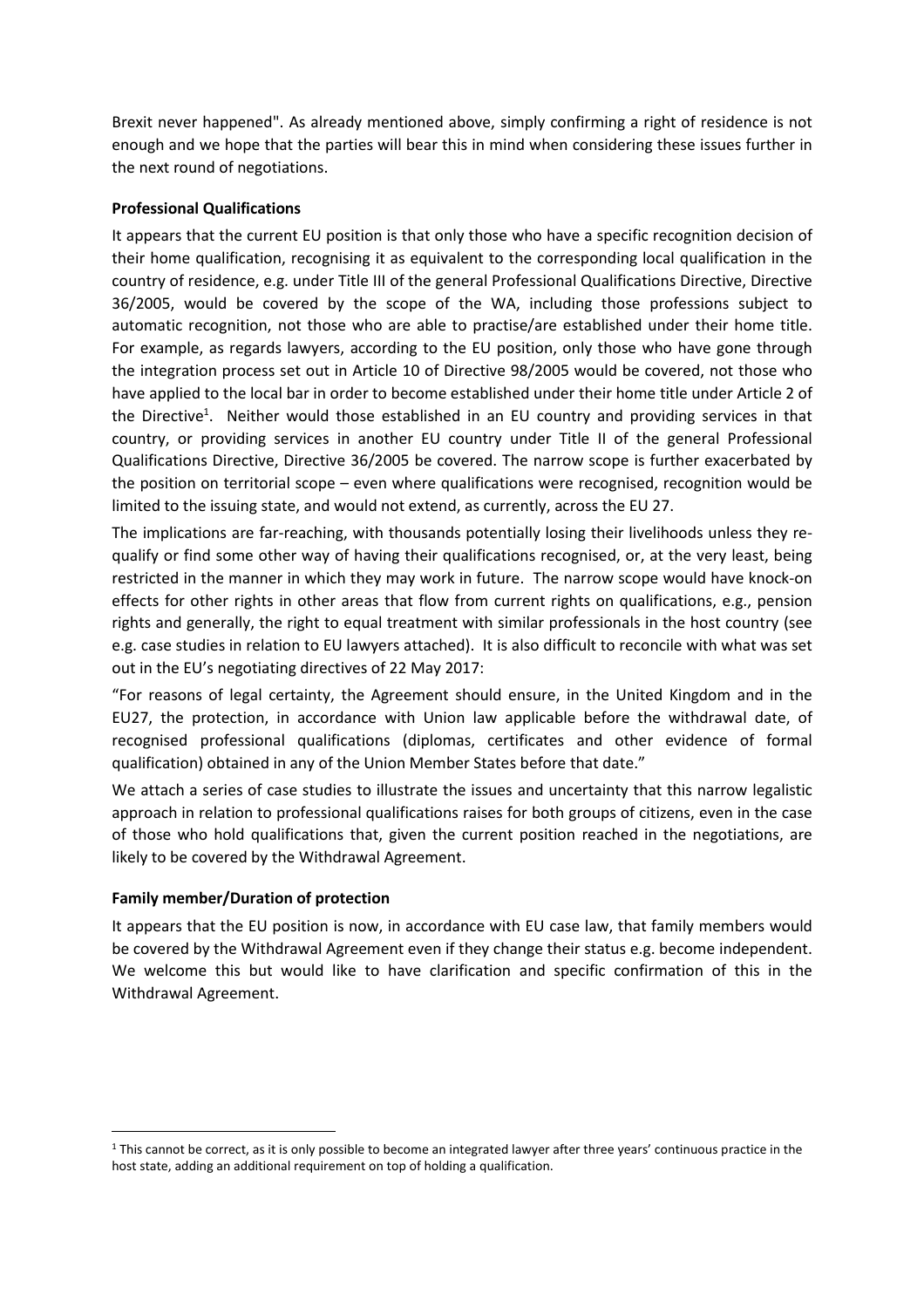



### **Frontier workers**

The definition of frontier worker has been agreed and appears much wider than that set out in Regulation 883/2004. We hope however that the final definition in the Withdrawal Agreement remains wide enough to cover e.g. self-employed consultants, advisors or other service providers working in one or more host states and who reside in another state as such simple independents should be covered in the same way as other workers.

### **Direct effect and CJEU jurisdiction**

While the UK has shown some flexibility on direct effect, the addition of the oversight of a supranational court is necessary to ensure that the rights of individuals can be effectively enforced. We also seek clarification on discussions within the Governance Group on arrangements to ensure consistency in the enforcement of the rights of both groups.

### *Other points*

- **Cut-off date.** This Is still unclarified by the UK, leading to lack of certainty for both groups.
- **Personal Scope.** It appears from Box 3 and the further clarifications made there, that the personal scope only covers those resident before exit, not those who have resided or worked, although this wording has been added as regards social security.
- **Family reunification: future family members.** There was no movement on this issue, and the UK has failed to address the fact that this would affect both EU citizens living in the UK and UK citizens in the EU returning to the UK.
- **Permanent residence.** Articles 16 and 17 of Directive 38/2004 are mentioned but Article 18 concerning its acquisition by third country national family members is not.
- **People treated by the UK as living de facto lawfully in the UK.** We seek still seek reassurance that this group of people will be fully covered by the Withdrawal Agreement.
- **Right to vote for UK citizens in the EU.**
- **Students.** This appears to be seen as relating to other future areas of the negotiations but there is a clear issue for those students caught up in the transitional phase of Brexit.

4 October 2017

the3milllion British in Europe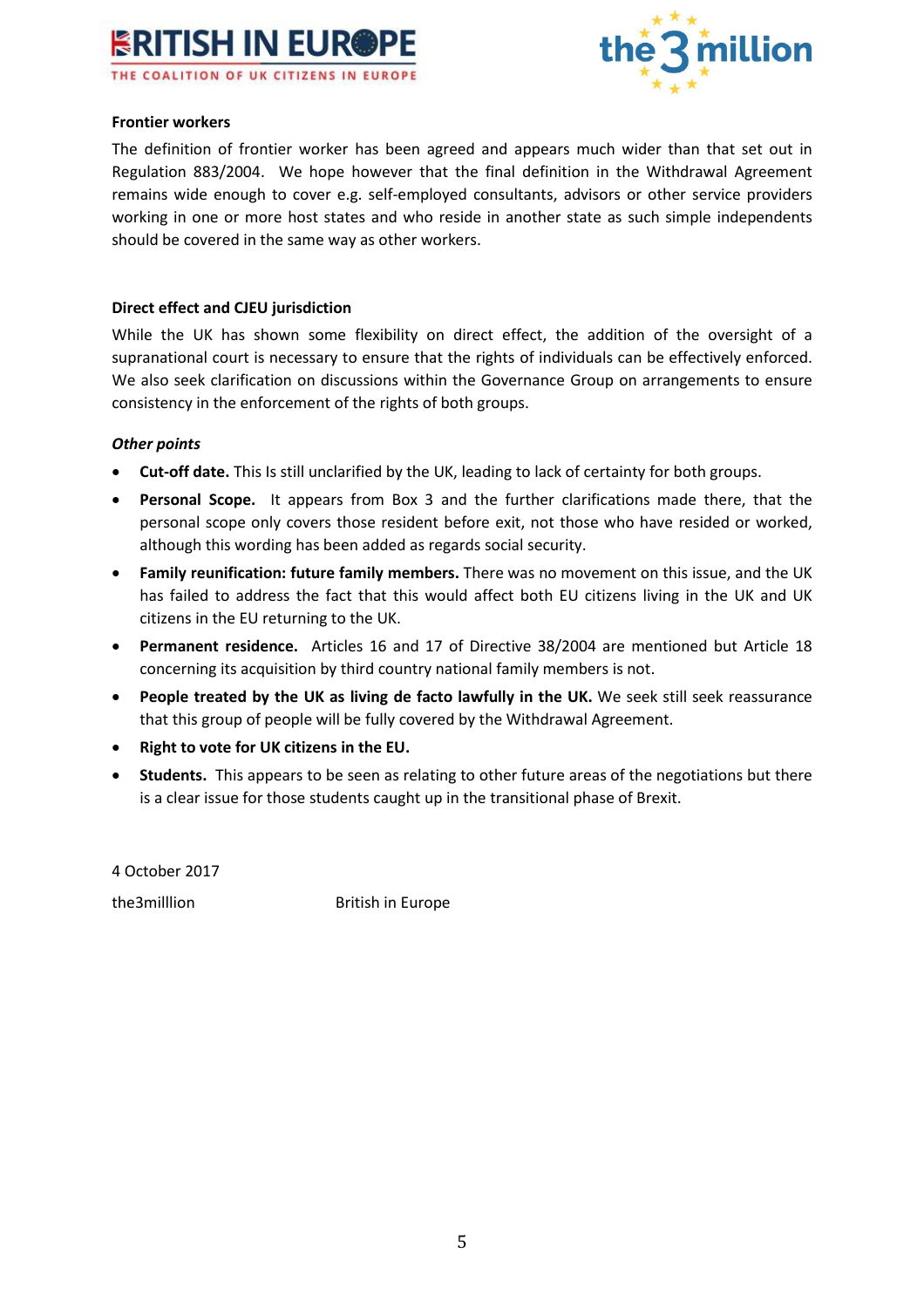### **Appendix – Settled Status vs Discretion of EU law**

Regarding the substance of 'settled status', it is clear that the UK has not yet committed to the full rights EU citizens have under Permanent Residence; this is most clear in relation to family reunification and criminal offences. This is illustrated in particularly in lines 11 and 25 of the comparative table.

We would also point out that the number of refusals, appeals, deportations, detentions and court cases will increase hugely if UK Immigration law were to be imposed. In a recent announcement that UK banks will need to check their current accounts for illegal immigrants<sup>2</sup>, it was revealed that the Home Office has supplied a database to an anti-fraud company, Cifas<sup>3</sup>. Cifas is a private company without public accountability or ombudsman oversight. It does not check the correctness of Home Office data, or give individuals any opportunity to correct mistakes, indeed it told us that all questions would be referred back to the Home Office. This raises a massive concern for EU citizens in the UK, especially given the reporting of often unacceptably long delays (in one case up to 1001 days) for the Home Office to deal with complex cases<sup>4</sup>. We would like to know if the UK has carried out any impact studies on how many people would be refused/detained/deported/appealing if the UK kept to its current negotiation position.

Moreover, while the UK has agreed that EU law concepts will be used in the WA, there remains ambiguity on how Permanent Residence status will be transposed into UK law. It is unacceptable that this status would be transposed into UK law as Settled Status. Even if it were 'settled status with a tweak' it would still bring EU citizens under concepts and case law of UK immigration law. This issue is not dealt with in the comparative table, and falls between lines 12 and 13. While line 12 confirms that the WA is an international treaty, line 13 limits considerations about its transposition to the question of individual enforcement and direct effect. There is though an additional issue of transposition; namely transposition of the WA has to happen in such a way that the status of EU citizens cannot fall under standard UK immigration law. Protection of EU citizens in the UK requires that the status of Permanent and Temporary Residence, and the conditions and application to acquire it, are set out in detail in the WA. From this perspective we welcome that line 17 indicates that such conditions would be set out in the WA with no further discretion, although at the moment it is unclear how detailed the conditions to be set out in the WA will be. However, it should also be clarified that transposition has to happen via primary legislation in UK law, and separate from immigration legislation. This can be done either via a Withdrawal Bill, including all provisions on citizens' rights, or via a separate European Acquired Rights Bill, independently from immigration law.

Most problematically, the way in which citizens can obtain permanent and temporary residence is not clear, and does not take into account the specific challenges of applying an EU law regime in what will be a non-EU country. This is particularly illustrated by the lack of progress by the parties in agreeing a position at 26 onwards in the table (administrative procedures etc.). From this perspective, we feel the EU is letting down its over 3 million citizens in the UK and hides behind a very formalistic approach without making the effort to provide and envisage the legal protection required in the specific situation of a country leaving the EU.

 $\overline{a}$ 

<sup>2</sup> [https://www.theguardian.com/uk-news/2017/sep/21/uk-banks-to-check-70m-bank-accounts-in-search-for-illegal](https://www.theguardian.com/uk-news/2017/sep/21/uk-banks-to-check-70m-bank-accounts-in-search-for-illegal-immigrants)[immigrants](https://www.theguardian.com/uk-news/2017/sep/21/uk-banks-to-check-70m-bank-accounts-in-search-for-illegal-immigrants)

<sup>3</sup> <https://www.cifas.org.uk/services/immigration-portal>

<sup>4</sup> <http://www.bbc.co.uk/news/uk-england-41096675>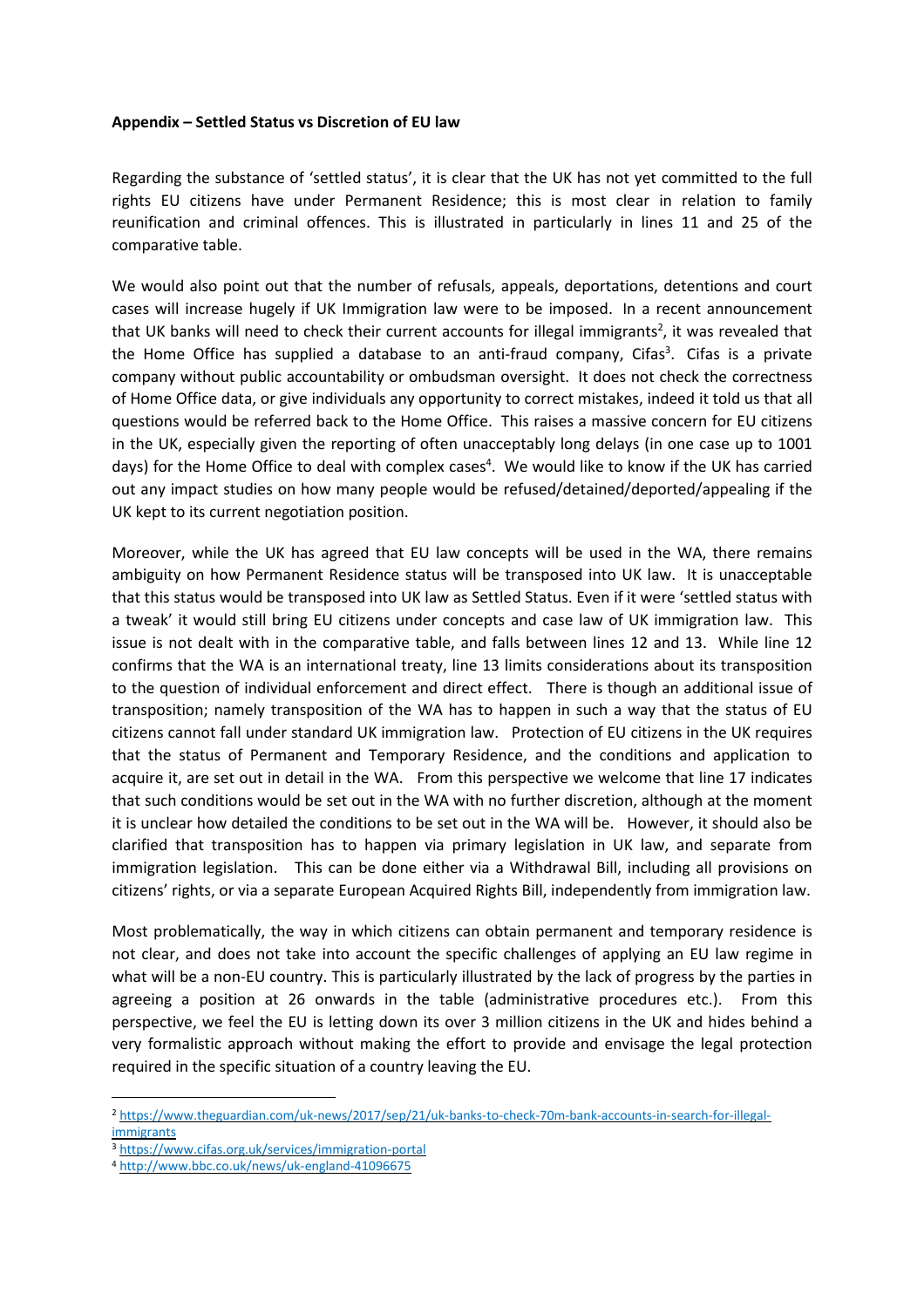



The UK has made a number of unilateral commitments in relation to the conditions required to obtain residence, in particular proposing not applying the conditions of Comprehensive Sickness Insurance (CSI) and genuine and effective work, and has proposed to include this in the WA. However, we are very disappointed to see these commitments have disappeared from the table. Particularly in light of the guarantees we have received from the UK Government and its various departments (including the Home Office) during recent weeks. Line 6 is now coloured green, suggesting that the parties can apply more favourable conditions. However, while allowing Member States some discretion in the implementation of criteria such as CSI, 'genuine and effective work', and 'sufficient resources' make sense when a country is part of the EU, it becomes highly problematic when a country is leaving, particularly taking into account the political anti-migration debate that surrounds Brexit, the UK legal framework and the way the UK has implemented EU law so far, most notably regarding CSI.

This will have very serious implications for EU citizens in the UK putting them at serious risk.

- 1. Applying criteria of CSI, genuine work and sufficient resources retrospectively is highly problematic from a rule of law perspective. If these criteria have not been applied so far, and people were not refused residence on this basis, it is highly problematic to now require proof retrospectively, sometimes for people who have lived in the country for several decades. Such retroactive application is even more problematic in the context of the UK, which never had a proper registration system.
- 2. Applying the discretion allowed under EU law is acceptable if within the context of the normal judicial guarantees provided by EU law. This is far from guaranteed in the UK post-Brexit. So far, we still need further clarification about the exact acceptance of direct effect and the preliminary reference procedure, and we have no idea about Commission control (enforcement); all issues are still marked in yellow or red in the comparative table. Moreover, even if the UK signs up fully to direct effect and preliminary rulings, we do not know how this will work out in practice, as decentralised administrations and courts might not make proper use of these as they consider the UK to be out of the EU's judicial system. Hence, leaving EU citizens in the UK to a wide discretion of EU law puts these citizens profoundly at risk. The way the UK has implemented EU free movement law has already been problematic while it was part of the EU, such as the way the PR application procedure and CSI criterion have been implemented. This raises profound doubts about the UK's intention to stay within the discretion allowed by EU law once the oversight of the EU judicial system is less effective.
- 3. Within the UK, the transposition of EU law about free movement, such as Directive 2004/38 has taken place by delegated legislation. Most recently via the draconian interpretation by the UK Government via The Immigration (European Economic Area) Regulations 2016. The UK Government may be strongly inclined to do so equally for the status of EU citizens in the UK post Brexit, relying on the powers given in the Repeal Bill. If that is the case, the status of EU citizens and the way the WA is implemented may be partially or totally set out by Government without parliamentary debate. Given the current political climate and the UK's explicit policy to create a 'hostile environment' in respect of immigration issues, this is extremely worrying.
- 4. There is no doubt that applying criteria such as CSI, genuine work and sufficient resources is practically not possible given the resources that are needed for such a registration system to be applied to 3 million citizens. This is not only a practical question, but also shows that applying the standard discretion of EU law is highly problematic when a country is no longer